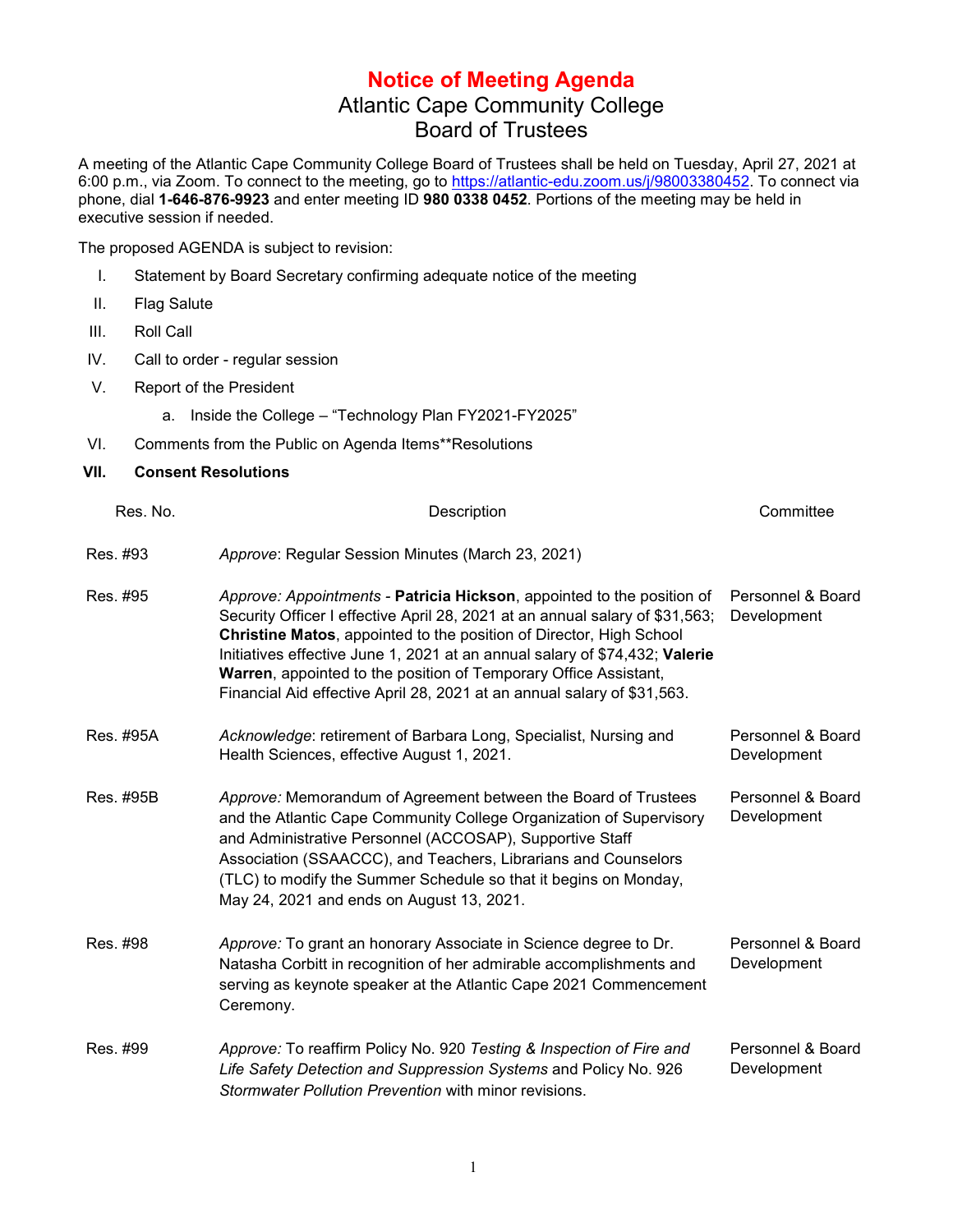| Res. No.      | Description                                                                                                                                                                                                                                                                                                                                                                                                                                                                                                                                                                                                                                                                                                                                                                                                                                                                                                                                                                                                                                                                                                                                                                                                                                                                                                                                                      | Committee                                                                        |
|---------------|------------------------------------------------------------------------------------------------------------------------------------------------------------------------------------------------------------------------------------------------------------------------------------------------------------------------------------------------------------------------------------------------------------------------------------------------------------------------------------------------------------------------------------------------------------------------------------------------------------------------------------------------------------------------------------------------------------------------------------------------------------------------------------------------------------------------------------------------------------------------------------------------------------------------------------------------------------------------------------------------------------------------------------------------------------------------------------------------------------------------------------------------------------------------------------------------------------------------------------------------------------------------------------------------------------------------------------------------------------------|----------------------------------------------------------------------------------|
| Res. #97      | Approve: to enter into a seven (7) year agreement with the County of<br>Atlantic to participate in the Atlantic County Radio Network (ACRN).                                                                                                                                                                                                                                                                                                                                                                                                                                                                                                                                                                                                                                                                                                                                                                                                                                                                                                                                                                                                                                                                                                                                                                                                                     | Budget, Finance &<br>Audit / Long<br>Range Planning &<br><b>Capital Projects</b> |
| Res. #55 Rev. | Approve: Bid Exempt 890 Information Technology Infrastructure<br>Upgrades, CARES Act Higher Education Emergency Relief Fund -<br>Institutional Portion (Grant Funded), Continental Resources, Mt.<br>Laurel, NJ, \$479,098.80.                                                                                                                                                                                                                                                                                                                                                                                                                                                                                                                                                                                                                                                                                                                                                                                                                                                                                                                                                                                                                                                                                                                                   | Budget, Finance &<br>Audit                                                       |
| Res. #96      | Approve: Bid Exempt 898 Adult Basic Skills, Consolidated Adult Basic<br>Skills and Integrated English Literacy and Civics Education Grant<br>Program, Cape May County Technical School, Cape May Court House,<br>NJ, \$172,213.00, (not to exceed); Bid Exempt 899 "TalkCampus"<br>Mental Health Application (3-year Contract), GEERF / HEERF Funding<br>- Institutional Portion (Grant Funded), TalkLife, Ltd., Marlton, NJ,<br>\$17,550.00; Bid Exempt 900 Receiving Department Delivery Vehicle,<br>Repair & Replacement Fund, DFFLM, LLC., Trading As Ditschman<br>Ford, Flemington, NJ, \$24,089.50; Bid Exempt 901 Engineering<br>Design Services - Cooling Tower and Emergency Generator, Chapter<br>12, DaVinci Engineering Group, LLC, Woodbury, NJ, \$21,500.00; Bid<br><b>Exempt 903 Equipment for Atlantic County Radio Network, Repair &amp;</b><br>Replacement Fund, Tactical Public Safety, West Berlin, NJ 08091,<br>\$96,970.25; Bid Exempt 904 Vaddio Videoconferencing System,<br>HEERF II - CRRSAA - Institutional Portion (Grant Funded), Troxell<br>Communications, Lumberton, NJ, \$126,429.37; Bid Exempt 905<br>Splash Guards, CRF / HEERF II / GEERF - Institutional Portion (Grant<br>Funded), Affordable Interior Systems, Leominster, MA, In Care of W.S.<br>Goff Company, Inc., Mays Landing, NJ, \$29,064.00; Total \$487,816.12. | Budget, Finance &<br>Audit                                                       |
| Res. #100     | Approve: to apply for and accept the Strengthening Career and<br>Technical Education for the 21st Century Act funds for an amount equal<br>to Atlantic Cape's allocation as determined by the State of New Jersey<br>Department of Education for the fiscal year ending June 30, 2022.                                                                                                                                                                                                                                                                                                                                                                                                                                                                                                                                                                                                                                                                                                                                                                                                                                                                                                                                                                                                                                                                           | Budget, Finance &<br>Audit                                                       |
| Res. #102     | Approve: to apply for a grant from the U.S. Embassy in Brazil and, if<br>awarded, to accept an allocation up to \$20,000 to provide the<br>opportunity for Brazilian students at the Federal Institute of Mato<br>Grosso (IFMT) to attend an Atlantic Cape advanced ESL course<br>remotely in Fall 2021, with the grant to cover students' tuition, fees and<br>required materials for ESLN 092/100, to help support the mission of the<br>U.S. Embassy by furthering English language education and<br>understanding of American culture.                                                                                                                                                                                                                                                                                                                                                                                                                                                                                                                                                                                                                                                                                                                                                                                                                       | Budget, Finance &<br>Audit                                                       |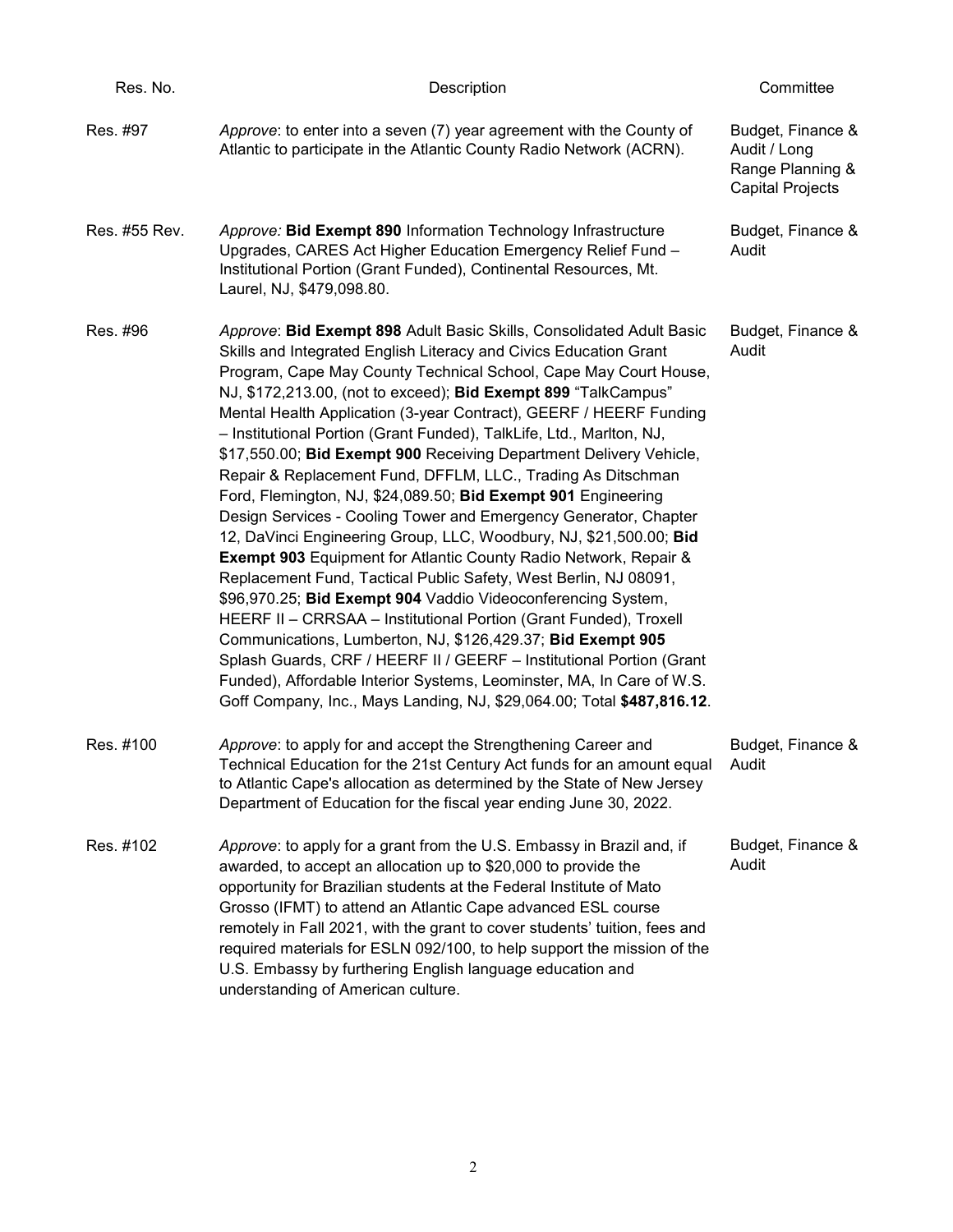| Res. No.                          | Description                                                                                                                                                                                                                                                                                                                                                                                                                                                                                                                                                                                                                                                                                                                                                                                                             | Committee                        |
|-----------------------------------|-------------------------------------------------------------------------------------------------------------------------------------------------------------------------------------------------------------------------------------------------------------------------------------------------------------------------------------------------------------------------------------------------------------------------------------------------------------------------------------------------------------------------------------------------------------------------------------------------------------------------------------------------------------------------------------------------------------------------------------------------------------------------------------------------------------------------|----------------------------------|
| Res. #103                         | Approve: to submit an application to the Workforce Innovation and<br>Opportunity Act (WIOA) Title II, Adult Education and Family Literacy -<br>Consolidated Adult Basic Skills (ABS) and Integrated English Literacy<br>and Civics Education (IELCE) Grant Program, submitting a 4-year<br>competitive grant application covering State Fiscal Years 2022, 2023,<br>2024 and 2025, and, if awarded, to accept a total grant of \$720,556<br>over the term of July 1, 2021 - June 30, 2022, with Atlantic County<br>services (through Atlantic Cape) to receive \$511,396; Cape May<br>County services (through Cape May County Technical School District)<br>to receive \$184,160; and Atlantic County-Cape May County services<br>(through Literacy Volunteers Association Cape-Atlantic Inc.) to receive<br>\$25,000. | Budget, Finance &<br>Audit       |
| Res. #97 (FY20)<br>Rev.           | Approve: to accept a \$50,000 planning grant from the New Jersey<br>Department of Community Affairs (NJDCA) Neighborhood<br>Revitalization Tax Credit Program to develop at 10-year plan to<br>revitalize Atlantic City's Inlet Neighborhood (Ward #1).                                                                                                                                                                                                                                                                                                                                                                                                                                                                                                                                                                 | Budget, Finance &<br>Audit       |
| Res. #101                         | Approve: consulting services with Rutala Associates, LLC for the<br>development of a 10-year plan to revitalize Atlantic City's Inlet<br>Neighborhood (Ward #1) for \$40,000 funded by the New Jersey<br>Department of Community Affairs (NJDCA) Neighborhood<br>Revitalization Tax Credit Planning Grant.                                                                                                                                                                                                                                                                                                                                                                                                                                                                                                              | Budget, Finance &<br>Audit       |
| Res. #104                         | <b>Executive Session</b>                                                                                                                                                                                                                                                                                                                                                                                                                                                                                                                                                                                                                                                                                                                                                                                                |                                  |
| VIII.<br><b>Budget Report</b>     |                                                                                                                                                                                                                                                                                                                                                                                                                                                                                                                                                                                                                                                                                                                                                                                                                         |                                  |
| IX.<br><b>Regular Resolutions</b> |                                                                                                                                                                                                                                                                                                                                                                                                                                                                                                                                                                                                                                                                                                                                                                                                                         |                                  |
| Res. No.                          | Description                                                                                                                                                                                                                                                                                                                                                                                                                                                                                                                                                                                                                                                                                                                                                                                                             | Committee                        |
| Res. #94                          | FY21 Financial Statement for nine months ended March 31, 2021.                                                                                                                                                                                                                                                                                                                                                                                                                                                                                                                                                                                                                                                                                                                                                          | Budget, Finance &<br>Audit       |
| Res. #95C                         | Approve: Promotions - Gorgianne Giordano, Human Resources<br>Specialist promoted to Human Resources Information Specialist<br>effective April 28, 2021 at a salary of \$50,377; Barbara Kozek,<br>Assistant Director, Adult Basic Education ESL/HSE promoted to<br>Director, Adult Literacy and Integrated Education Programs effective<br>April 28, 2021 at a salary of \$83,696; Sherwood Taylor, Director,<br>Workforce Development promoted to Senior Director, Workforce<br>Development effective April 28, 2021 at a salary of \$96,147; Stacey<br>Zacharoff, Director, Center for Student Success promoted to Senior<br>Director, Center for Student Success effective April 28, 2021 at a<br>salary of \$81,493.                                                                                                | Personnel & Board<br>Development |
| Х.                                | <b>Committee Reports: Discussion/Questions</b>                                                                                                                                                                                                                                                                                                                                                                                                                                                                                                                                                                                                                                                                                                                                                                          |                                  |

- a. P&BD- Cunningham Ruiz Bill
- XI. Report of the Atlantic Cape Foundation